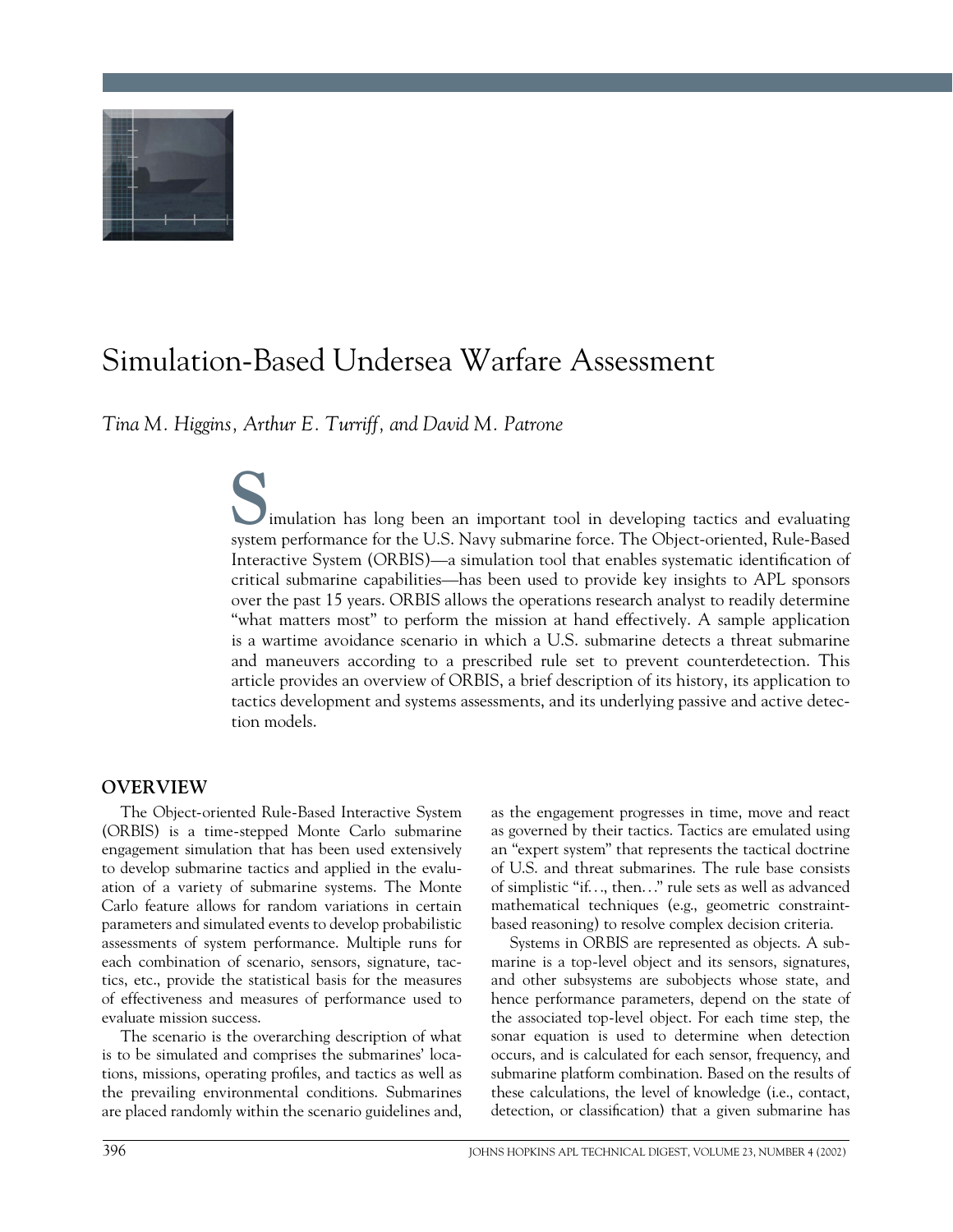regarding the target submarine is evaluated, and the governing tactics effected based on the prescribed rule base. Sonar equation parameters are derived from the current state of each submarine as defined by its speed, aspect, and range to the threat submarine; tactics are typically derived from the detection state and operating profile.

# **HISTORY**

ORBIS originated in the late 1980s when Ernie Holmboe, then CNO OP-213C, sponsored the development of a new simulation system for tactics development to be based on state-of-the-art programming practices. Existing simulation tools were large, cumbersome FOR-TRAN-based systems. Changes to the simulations were generally difficult to make, and there was no means to view the simulated engagements as they evolved—real impediments to developing tactics. In addition, it was difficult to understand the "why" behind the results from the batch-mode Monte Carlo statistics. That is, the simulation results would indicate the overall outcome of a batch of simulation runs, but they did not provide insights as to the conditions under which a success or failure had occurred or the behavior or rule that might be changed to produce a different result. Specifically, an engagement simulation system was desired where the rules (i.e., tactics) that governed the behavior of the simulated entities could be easily changed and the impact of those changes could be observed directly on a per-run basis (in addition to the Monte Carlo mode) as the simulated engagement evolved.

APL provided the submarine systems and tacticsdomain expertise for ORBIS to Physical Dynamics, Inc. (PDI), who implemented the new simulation as a Lisp-based expert system. In the early 1990s, PDI was disestablished and APL became the technical direction agent, also undertaking the responsibility of software development. The Laboratory continues in this role today, most recently upgrading the representation of the complex undersea warfare domain in a true objectoriented programming language. The challenges posed by representing advanced systems with a high degree of fidelity, and by capturing complex, multilevel behaviors in these operational studies, suggested that it was time again to modernize the simulation system.

ORBIS has been used through the years in a variety of assessments and demonstrations. Figure 1 shows the system's evolution and applications. In the early 1990s, ORBIS was used in cost and operational effectiveness assessments (COEAs; now called "analysis of alternatives") of the Submarine Off-board Mine Surveillance System (SOMSS) and the AN/BSY-1 High Frequency Active Sonar for the New Attack Submarine (NSSN; now the Virginia class). An operator-in-the-loop capability was added to ORBIS in the mid-1990s to support the Submarine Combat Information Laboratory (SCIL).1 When connected to the Defense Simulation Internet (DSI), the SCIL supported distributed simulations for the Advanced Research Projects Agency. During that agency's Maritime Simulation Demonstration, ORBIS and the SCIL supplied both U.S. and foreign simulated submarines with operators in the loop in a large, multisite, distributed simulation using the DSI. In the late 1990s, ORBIS was used to perform simulation-based operational studies. Throughout this time period, ORBIS was applied extensively to tactics development.

## **APPLICATIONS**

#### **Tactics Development**

ORBIS is used to test candidate tactics for effectiveness and robustness prior to their evaluation in exercises



**Figure 1.** History of ORBIS.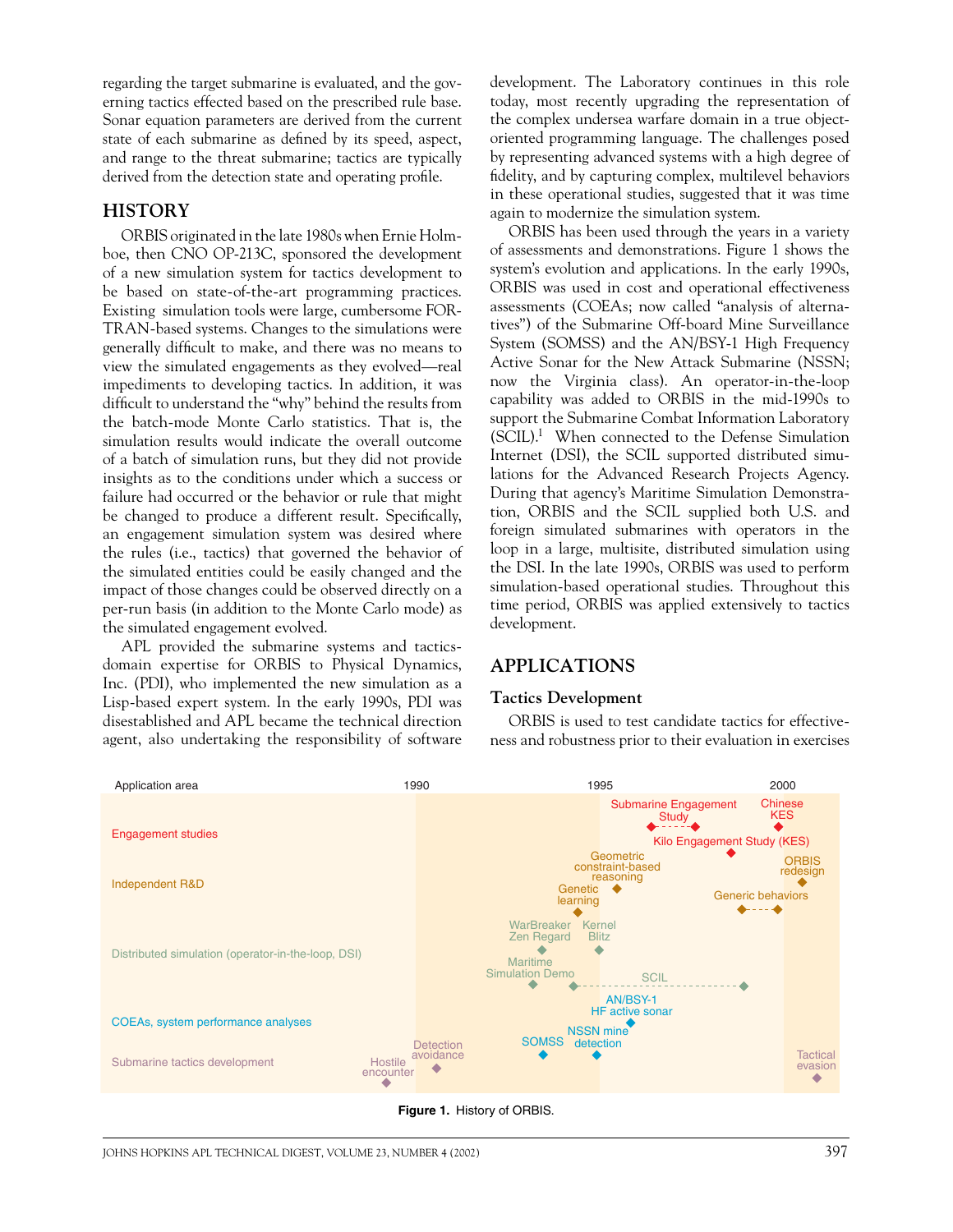at sea with actual submarines. Post-test, the results observed at sea are compared with simulation results. This comparison is first used to validate sonar detection performance by identifying and adjudicating differences between sea test results and those produced by the simulation. When the differences are resolved or at least understood, ORBIS can then be used to resolve outstanding issues and examine the robustness of the tactics. This is possible since ORBIS is able to run a large number of replications under a variety of conditions, whereas runs conducted at sea are limited in number.

In addition, certain inevitable artificialities associated with exercises can be "erased" in the simulation. For example, a friendly submarine may play the role of a threat submarine, but safety requirements dictate that they operate in different depth zones to provide separation during the test. The differences in acoustic signature and sonar systems between the role-playing friendly submarine and an actual threat submarine, and the differences in acoustic propagation that might be caused by the requirement for depth separation, can be erased in the simulation to examine the likely outcome in actual engagements.

A simulation playback feature of ORBIS enables the analyst to review the status of the simulation and evaluate the tactics employed for the given operating conditions. Submarine track histories, course and speed, target relative bearing, and current tactical guidance are displayed.

#### **System Performance Assessment**

Submarine systems are evaluated to determine the capability of a given submarine—comprising its sensors, signature, kinematics, tactics, etc.—versus a given threat. Typical information of interest in a system performance assessment includes the detection performance of the U.S. submarine, the counterdetection capability of the threat, the ability of the threat to reach an engagementending criterion, and the ability of the U.S. submarine to successfully complete its mission. Figure 2 shows a sample event results tree for an avoidance scenario involving the submarine that detects first, the counter-

detection capability of the threat submarine, the classification capability of the threat submarine, and the ability of the U.S. submarine to successfully avoid the threat submarine.

Once a baseline system capability is established, the impact of system improvements can be determined. This is often referred to as the socalled what-if capability of ORBIS. Figure 3 shows a sample results detection range graphic, where the vertical bars of the box represent the 25th, 50th, and 75th percentile detection



**Figure 2.** Sample ORBIS event results tree.

horizontal lines are the minimum and maximum detection ranges observed in the Monte Carlo series of runs. The baseline detection range performance for a given scenario is shown in the upper left graphic. Improvements in red and blue system capabilities are shown along the horizontal and vertical axes, respectively. The lower right graphic shows the detection range performance for both systems with enhanced capability.

The sonar equation is the primary means of determining when detection occurs in ORBIS, and will be examined in detail below. Alternatively, the simulation can apply more simplistic detection models, such as "cookie-cutter" detection ranges. That is, submarines located within a predefined range are considered to be detected and submarines outside this range are considered to be not detected.

# **DETECTION MODELING**

Because submarine tactics—and hence changes in ordered course, speed, or depth—are prescribed by their detection state versus the threat submarine, the passive and active acoustic detection models are the underpinning for ORBIS. Although the models are described to a certain degree of fidelity, the level of fidelity can be adapted to the needs of a given assessment.

#### **Passive Acoustic Detection Modeling**

Passive acoustic detection modeling is ORBIS's primary detection method. In the passive sonar equation,



range, and the end points of the **Figure 3.** Sample ORBIS detection range quad chart.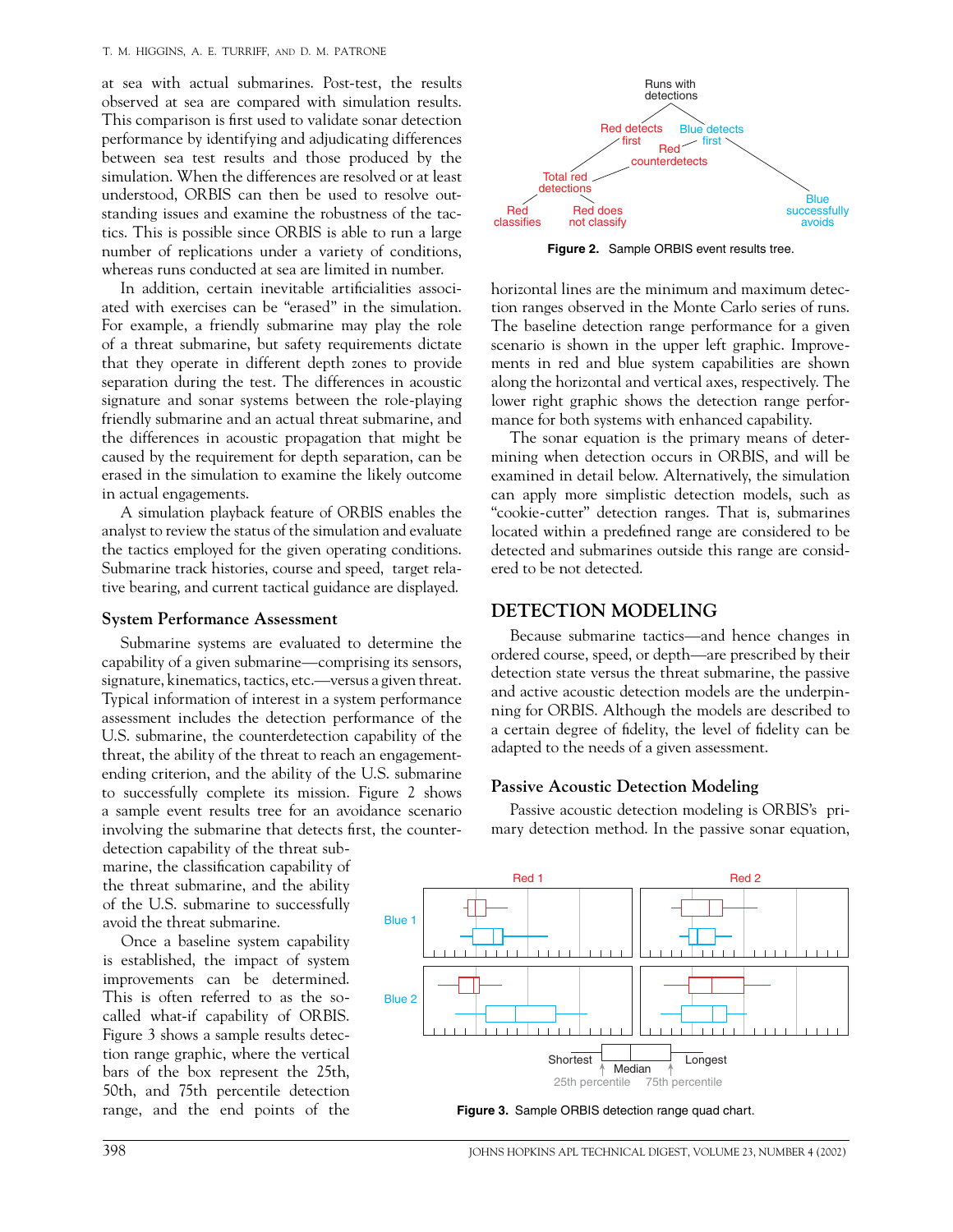the signal terms, i.e., target source level (*SL*), transmission loss (*TL*), sonar system losses (*Loss*), and environmental variability (*Fluct*), are compared to the interference terms, i.e., the total noise as seen at the receiver (*TN*) and the detection threshold (*DT*). The effective noise component of the sonar equation is dependent on the directionality of the receiver. The effects of the horizontal beam pattern on the total noise are explicitly modeled, whereas the vertical beam pattern is incorporated into the transmission loss input.

Because all inputs are measured in decibels, the passive sonar equation is a simple addition or subtraction of equation terms:

$$
SE = SL - TL - Loss + Fluct - TN - DT
$$
,

where signal excess (*SE*) is the amount of energy by which the target signal exceeds the sum of the total noise at the receiver and detection threshold level for desired probabilities of detection and false alarm.

If the signal excess is positive, there is contact with the target submarine. For each time step of the simulation, the signal excess value is calculated for each sensor, frequency, and platform combination. A single contact or a series of contacts denotes a detection. Sonar equation parameters are derived from the current operating state of each submarine as defined by its speed, its aspect and range to the threat submarines, and the environmental characteristics of the region of interest.

In the ORBIS detection model display, the values of all elements of the sonar equation are listed for each sensor at each time step. In addition, submarine state information (e.g., speed, depth, bearing) is provided so that the analyst can review the cause of specific values for sonar equation parameters.

For broadband calculations, the sonar equation is evaluated for discrete sub-bands. The sub-band signal and interference values are power-summed separately and then combined to determine signal excess for the entire band. Note that frequency-dependent data (target signature, transmission loss, directivity index, etc.) must be input for each sub-band. Also, in each sub-band, performance for the band is estimated using a single reference frequency.

The passive detection model has the flexibility to determine the value for any parameter of the sonar equation via methods ranging from a table lookup to a calculation using a complex model. In addition, when simulating advanced sonar systems, this ability to change a specific parameter dynamically is essential. For example, ORBIS has historically modeled advanced sonar performance via the application of a series of detection threshold values. As the operator changes from one mode to another, the detection threshold value is updated. The logic for switching among the various operating modes is incorporated in the detection model or the tactics that govern the use of the sensor.

Each term in the passive sonar equation is described below (most of the terms in the remainder of this article are defined in Ref. 2).

*SL*: Target source level is the amount of sound radiated by a projector. This variable is input as a function of frequency, aspect, speed, and operating mode.

*TL*: Transmission loss is the diminishing intensity of sound energy as the underwater sound signal travels through the sea. This variable is input as a function of frequency, azimuth, range, location, season, target depth and type, and receiver depth and type. The effects of the vertical beam pattern must be included in the transmission loss.

*Loss*: Losses attributed to clipping, scalloping, defocusing, spreading, etc., may be grouped together as system losses. Although grouped for the sonar equation, the analyst can review them and identify loss levels by type. This variable is input as a function of frequency and receiver type, as well as loss type.

*Fluct*: Fluctuations are random variations in the observation of sound in the sea. This term is described by two independent Gauss-Markov processes, which account for fluctuations that are both platform-dependent and platform-independent. The standard deviation of the fluctuation value (in decibels) and associated decorrelation time are input as constants, but managed for multiple frequency bands. This requires additional inputs: the number of bands and the band limits for each. Fluctuations are then calculated separately for these userdefined bands. When applying the sonar equation, fluctuations associated with the closest frequency are used.

*TN*: Total noise is the effective noise as seen by the receiver and is typically computed as follows:

$$
TN = EN \bigoplus LE \bigoplus DS \bigoplus JN \bigoplus OS ,
$$

where

*EN* = effective ambient noise,

- $\textcircled{+}$  = power sum,
- *LE* = receiver self-noise,
- *DS* = discrete shipping noise,
- *JN* = jammer noise, and
- *OS* = ownship noise.

However, the total noise parameter may also be a simple lookup in a precomputed table or a calculation by a high-fidelity noise model. Total noise is determined for each receiver as a function of frequency. Each parameter of the total noise computation of the simulation is detailed next.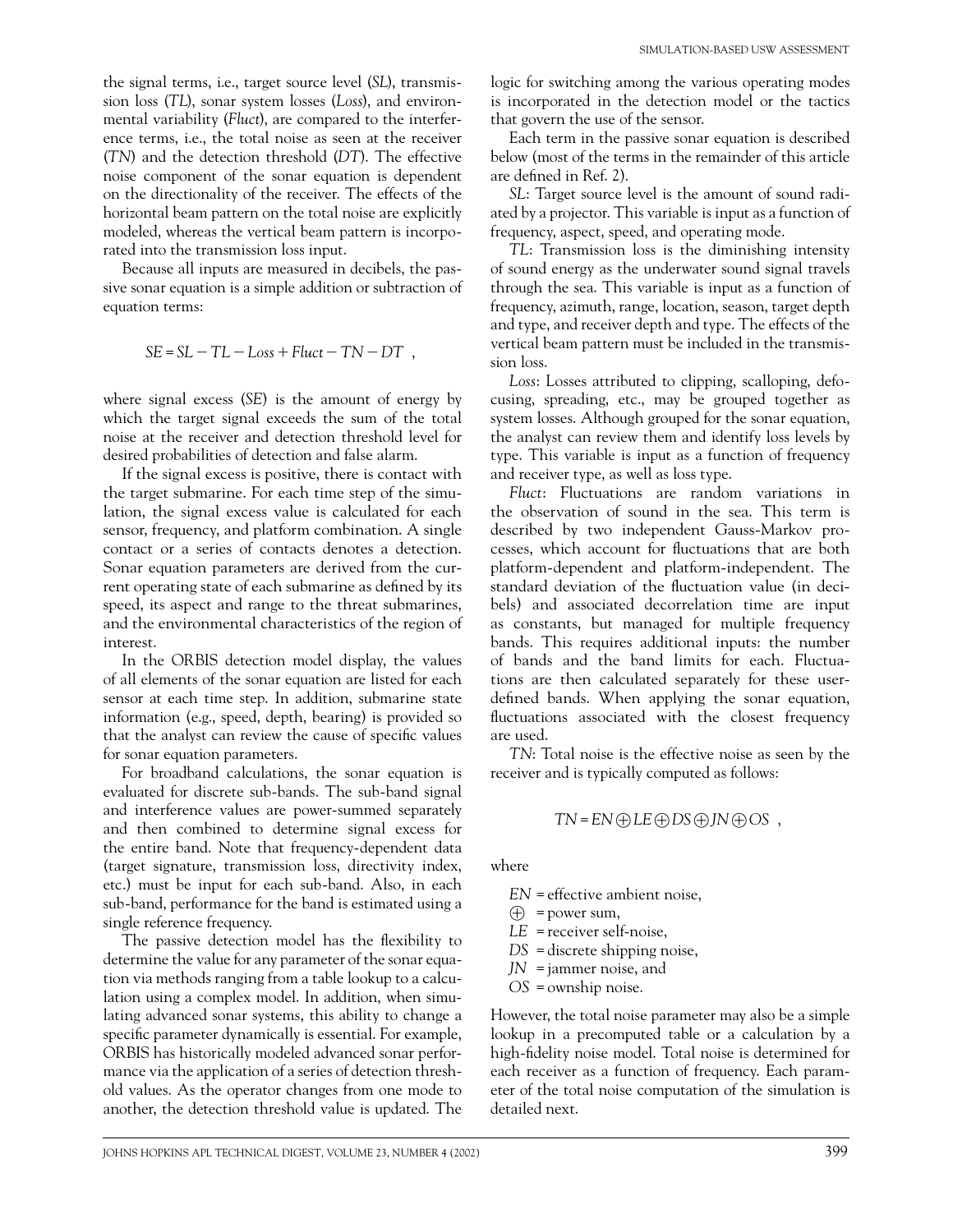*EN*: The ambient noise level is a composite of several components that may be described as the noise of the sea itself, whereas the effective ambient noise level also considers the effects of the receiver directionality via either the receiver's beam pattern function or an input directivity index value. The beam pattern function is an explicit model of a receiver's response for a given target direction, whereas the directivity index is the improvement in signal-to-noise ratio produced by using an array of hydrophones rather than a single hydrophone for an isotropic noise background.

Ambient noise is input as a function of frequency, azimuth, location, time of year, and sea state. The directivity index is input as a function of frequency, aspect, and receiver type. Beam pattern function inputs are receiver type, frequency, beam broadening coefficient, and array-specific parameters such as the length of the towed array or the planar aperture of the sphere. For example, the horizontal beam pattern function for a continuous line array is $2$ 

$$
b(\theta) = 10 \log \{\sin[(\pi L/\lambda)\sin(\theta)]/[(\pi L/\lambda)\sin(\theta)]\}^2,
$$

where  $L$ = length of the array in meters,  $\lambda$  = wavelength in meters, and  $\theta$ = target angle measured relative to broadside in radians.

*LE*: Sonar self-noise is attributed to the array/ platform configuration, which is limiting to the sonar performance. This variable is input as a function of frequency, aspect, and speed.

*DS*: The discrete shipping noise is attributable to ships in the main beam and the mirror beam of the receiver. It is calculated as follows:

$$
DS = \bigoplus_{i=1\ldots n} [DS_n - TL_{Ship-R} + b(\theta)],
$$

where

*DSn* = signature level of the *n*th ship,

- *TL*Ship-R= transmission loss from the *n*th ship to the receiver,
- $\theta$  = receiver-to-target angle, measured relative to broadside,

 $b(\theta)$  = receiver beam pattern, and

*n* = number of discrete ships considered in the calculation.

Discrete ship signature data are input as a function of frequency, location, and season. Transmission loss is as described earlier, except the acoustic model calculation is based on the transmission from the keel depth of the discrete ship to the receiver depth.

*JN*: Jammer noise is the component of the total noise at the receiver attributed to a noise-making countermeasure. The jammer noise calculation is similar to the discrete ship calculation and is computed for each countermeasure as follows:

$$
JN = [JL - TL_{CM-R} + b(\theta)],
$$

where *JL* = radiated noise level of the countermeasure, and  $TL<sub>CM-R</sub>$  = transmission loss from the countermeasure to the receiver. The jammer radiated noise level is input as a function of frequency. Also, note that the transmission loss input is from the employment depth of the countermeasure to the receiver depth.

*OS*: Ownship noise for towed array calculations is the contribution to the total noise attributed to the radiated noise from ownship. This variable is input in tabular format as a function of frequency and speed.

*DT*: The detection threshold is the signal-to-noise ratio required for an operator to detect the target signal in an interfering noise background for a specified probability of detection and probability of false alarm. This variable is input for each receiver and may be updated dynamically, depending on the number of contacts in the most recent series of contact opportunities.

#### **Active Acoustic Detection Modeling**

The active detection model is similar to the passive detection model, as echo terms are compared to interference terms to determine if contact occurs. Sonar equation parameters are derived from the current operating state of each submarine and the environmental characteristics of the region of interest. Active model capabilities include detection capabilities of the passive model for system directionality, flexibility in parameter evaluation (lookup table or call to detailed model), and ability to dynamically change input parameters.

As with the passive model, all the inputs are measured in decibels and the sonar equation is a simple addition or subtraction of the parameters. The active sonar equation is as follows:

$$
SE = ESL - TL_{S-T} - TL_{T-R} + TS - Loss_R - Loss_S
$$
  
+ Fluct - TN - DT.

Signal excess (*SE*) is the amount of energy by which the target echo exceeds the sum of the signal masking effects and detection threshold level for desired probabilities of detection and false alarm. The transmission environment determines which detection threshold value to apply (i.e., noise-limited or reverberationlimited). The active total noise calculation is based on the passive model. However, active target strength values replace radiated noise values for discrete ships, and the reverberation of the active energy is included in the computation.

In bistatic geometries, the target echo may be masked by the direct transmission of energy from the source to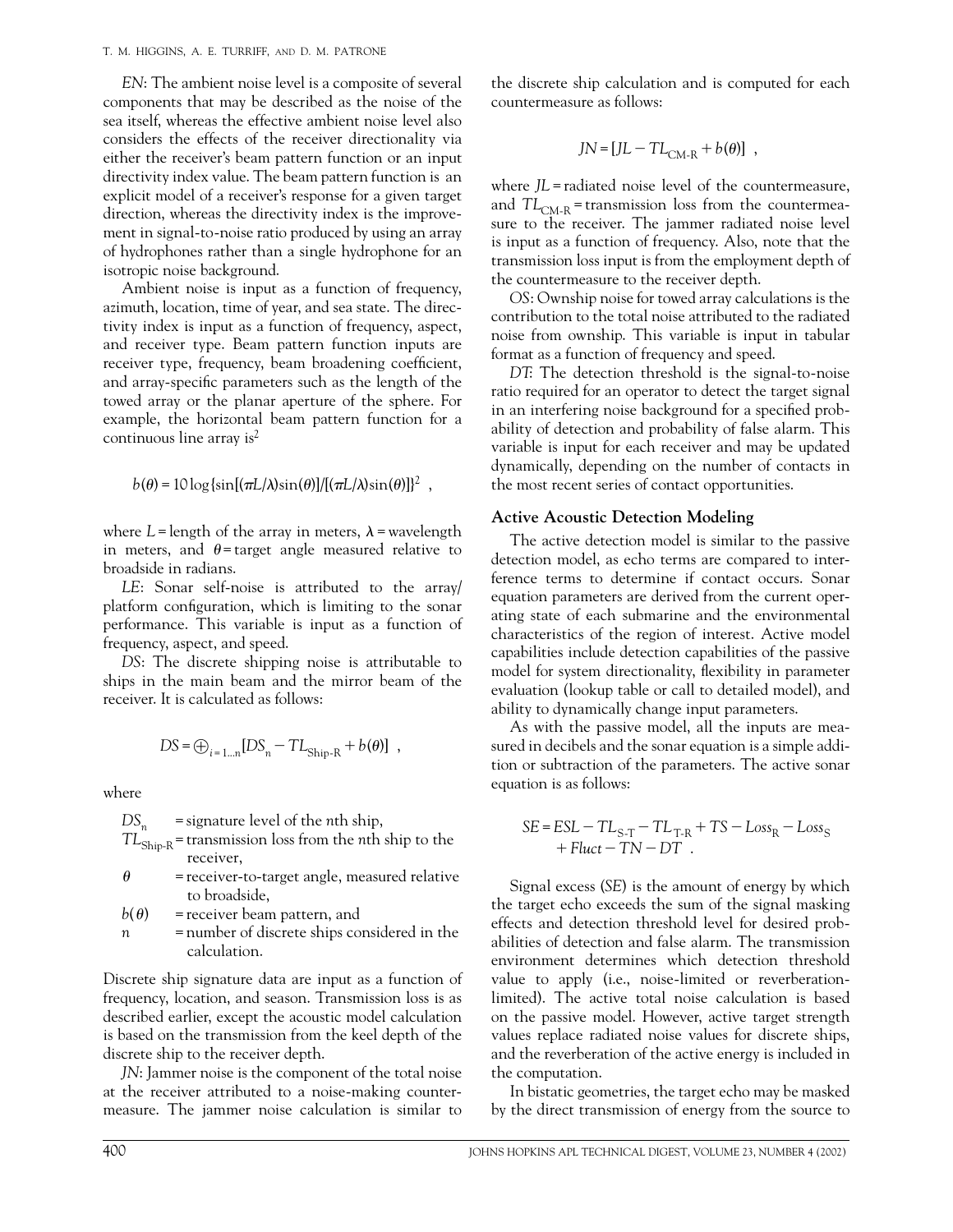the receiver, where the receiver is unable to discern the target echo from the energy that is received directly from the source. This occurs if the time for transmission from the source-to-target-to-receiver is less than the time for transmission from the source to receiver plus a direct blast mask time. That is, a target is masked by the direct blast if the following evaluates to true:

$$
\tau_{\textrm{S-T}} + \tau_{\textrm{T-R}} \! < \! \tau_{\textrm{S-R}} + \tau_{\textrm{b}} \;\; , \label{eq:2.1}
$$

where  $\tau_{S-T}$  = transmission time from source to target,  $\tau_{T-R}$  = transmission time from target to receiver, and  $\tau_{S-R}$  = transmission time from source to receiver. The direct blast mask value  $\tau_{\rm h}$  is typically determined empirically for the given acoustic propagation conditions and is a function of source operating mode.

Each parameter in the active sonar equation is described below.

*ESL*: The energy source level is the sound energy radiated by a projector. This variable is input as a function of frequency, source type, and operating mode and may be computed from the source level and pulse duration, *t*, as follows:

$$
ESL = SL + 10 \log(t) .
$$

*TL*: The transmission loss parameter for target to receiver is the same as for passive detection modeling. However, in the active case, transmission loss is also required for source to target transmission. The source to target transmission loss is a function of the source depth and operating mode, target depth, frequency, azimuth, range, location, and season. The dependence on operating mode is required because the vertical directionality of the transmission may vary for the different operating modes.

*TS*: Target strength is a measure of the reflectivity of a submarine target at which active sound energy is directed. This variable is input as a function of frequency, aspect, and target type. In the case of bistatic detection, the equivalent monostatic aspect is computed prior to accessing or computing target strength values.

 $Loss<sub>R</sub>$ ,  $Loss<sub>S</sub>$ : System losses are considered as in the passive detection model, except the source and receiver loss terms are managed separately. This partitioning of values allows for the multistatic evaluation of the sonar equation.

*Fluct*: Fluctuations for active systems may be calculated using the Gauss-Markov model as in the passive case, or for impulsive sources, using an exponential distribution. In either case, the fluctuations vary about a mean value and are managed for multiple frequency bands.

*TN*: The active model total noise computation is based on the passive model calculation, but also includes the reverberation of the sound energy reflecting off elements other than the target of interest:

$$
TN = EN \bigoplus LE \bigoplus DS \bigoplus JN \bigoplus CS \bigoplus RL ,
$$

where  $RL$  = reverberation level and all other terms are defined as before.

For the discrete shipping noise (*DS*), active target strength values replace the radiated noise values in the calculation. The variable is not likely to affect the overall total noise as seen at the receiver. However, it is left to the analyst to determine which components of the active noise model are of interest. Factors for consideration are the purpose of the simulation or the frequency regime of the simulated systems. Therefore, all parameters are retained in the total noise calculation for completeness.

*RL*: The reverberation level is the reflection of the transmitted active sound off the ocean bottom and surface as well as scatterers within the ocean volume. Typically, only the reverberation attributed to the ocean bottom and surface are considered in the reverberation calculation. However, the option to also include the effects of volume reverberation is available. Reverberation is computed as a function of frequency, source type, receiver type, and source-to-target-to-receiver geometry. Inputs required are the energy source level, transmission loss parameters to each bottom and surface reverberating patch on the equal-time ellipse (source and receiver side), the bottom scattering coefficient, horizontal ranges, the speed of sound in water, the pulse width of the active source, and the angular width of the reverberating patch.

While reverberation is derived for bistatic geometries, it is also valid for monostatic calculations. Reverberation rejection is the reduction in reverberation that is achieved by acoustic processing. This processing is based on the Doppler frequency shift and can be modeled via Q-functions. (A Q-function is implemented by a table lookup that lists reverberation reduction levels as a function of relative speed.)

*DT*: In the active detection model, unique detection threshold values may be applied, depending on whether the environment is noise- or reverberation-limited. That is, if the effective ambient noise is higher than the reverberation,  $DT_{\text{N}}$  is applied. Otherwise, the reverberation is higher than the effective ambient noise and  $DT_{\rm R}$ is applied.

## **CONCLUSION**

ORBIS, a time-stepped Monte Carlo submarine engagement simulation, has been used extensively in support of U.S. Navy tactics developments and system performance assessments. The system enables the operations research analyst to readily determine "what